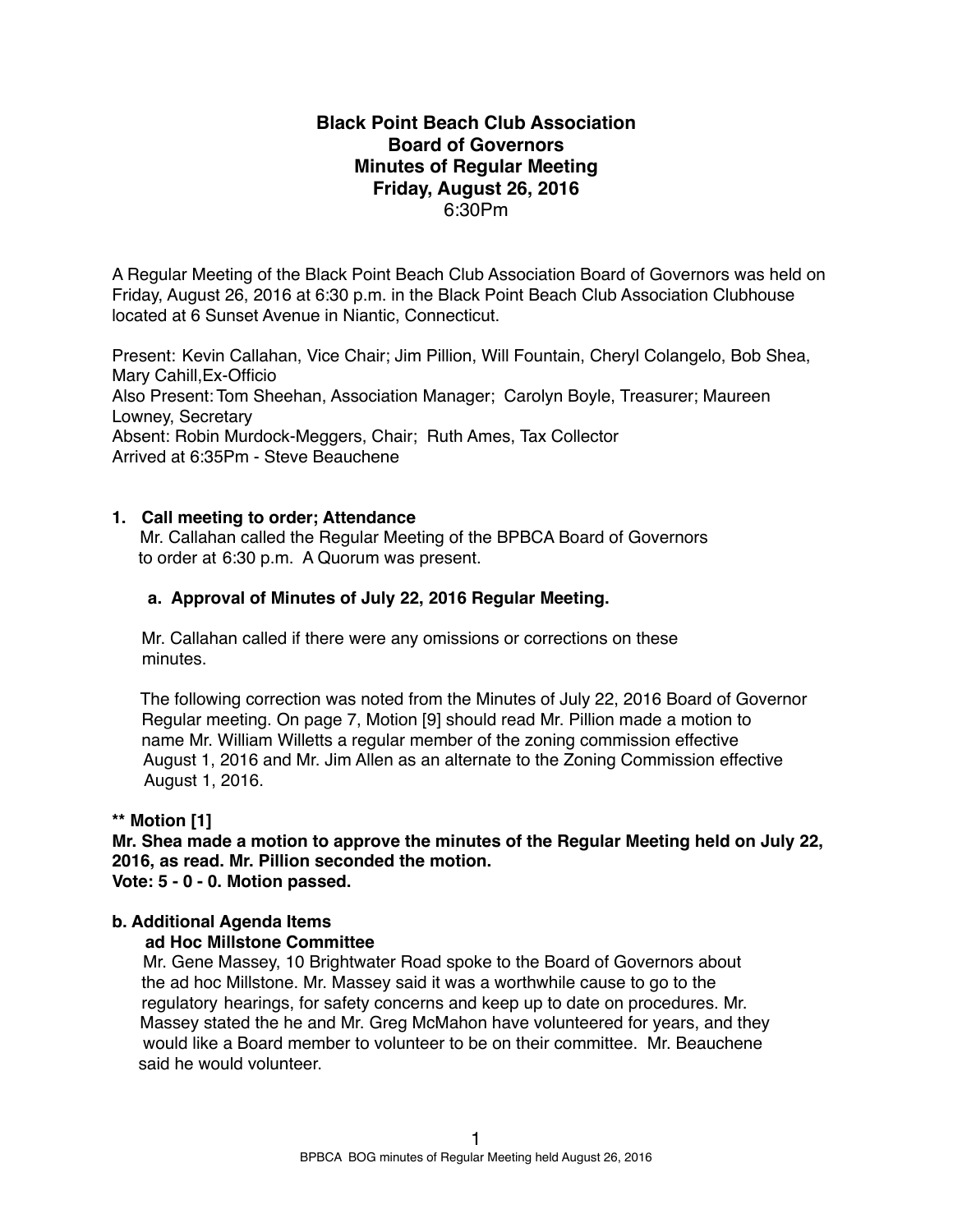### **2. Public Comments**

Ms. Sandy Adams, 26 Whitecap Road, thanked the board for moving the meeting into the main room.

#### **3**. **Reports**

## • **Treasurer's Report - Carolyn Boyle**

Ms. Boyle presented financial reports through August 25, 2016. Ms. Boyle stated that the rec. program's income was over what was budgeted. The income budgeted was \$18,000, the actual income received was \$19,925.00. The rec. personnel expense was budgeted at \$14,000.00 and the actual expense was \$14,022.00.The beach patrol expenses came in less. \$8,000.00 was budgeted for the beach patrol and the actual amount paid out was \$5,820.00. The total cost for the Boat Launch including the 12 inch cap on the north concrete wall and 8 inch cap on the south wall came in at \$109,210.28. Ms. Cahill said that was a terrific price considering we were working around \$100,000.00 and added on the 2 extras.

 Bank Balances as of 8/25/2016 Checking & sweep \$155,550.25; Long term Capital \$86,147.33.

Mr. Fountain questioned Ms. Boyle about the payment of \$875.00 to Mr. Gilson for cleaning and trash for month of July, and suggested the young people in the rec. program clean up after the rec. program ends everyday instead of paying someone \$40.00 per hour. Ms. Boyle stated before Mr, Gilson the association paid a cleaning service.

Mr. Callahan called for a motion to accept the Treasurer's Report.

**\*\* Motion [2]**

**Mr. Shea made a motion to accept the Treasurer's Report. Mr. Beauchene seconded the motion.**

**Vote: 6 - 0 - 0. Motion passed.** 

## **• Tax Collector - Kevin Callahan for Ruth Ames**

Ms. Ames was not present at the meeting but had provided a copy of her report.

The report noted that \$205,673.98 was to be collected for the fiscal year 2016-2017. \$197,397.87 has been collected to date. \$8,276.11 is outstanding. There are 34 unpaid properties. Delinquent statements have been sent out with interest calculated through August 31, 2016.

Mr. Callahan asked for a motion to accept the Tax Collector's Report.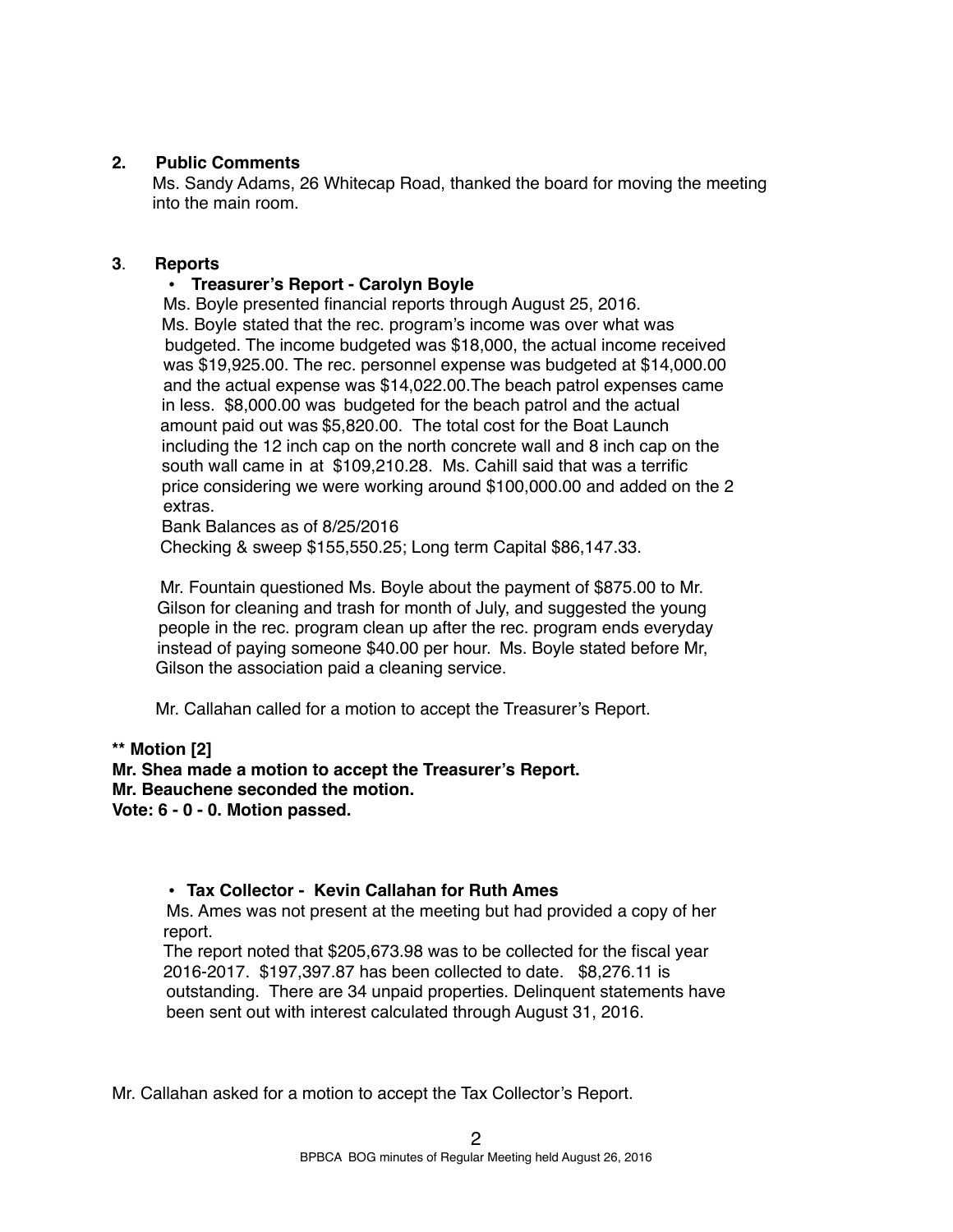**\*\* Motion [3] Mr. Shea made a motion to accept the Tax Collector's Report. Mr. Beauchene seconded the motion. Vote: 6 - 0 - 0 Motion passed**

#### **• Association Manager's Report - Tom Sheehan**

Mr. Sheehan presented his report (attached). Mr. Sheehan reported that the Woodland Gateway Restoration was completed on August 8th, 2016. The total cost to the Association for this project was less than \$500.00. Mr. Ken Mattson paid all additional expenses, and of course he provide free labor for this project.

Mr. Sheehan noted the following dates as we prepare to close out the 2016 summer season.

**September 6th**, Daily Beach Grooming will cease. Weekend Grooming will continue until September 25th, 2016

**Week of September 12th**, Water equipment will be removed and placed into winter storage.

**Week of October 23rd**, Kayak racks will be placed into winter storage. All water vessels must be removed or they will be left on the ground. **Week of October 31st**, Tennis courts will be closed for the season, and the clubhouse will also be closed for the season.

Mr. Fountain commented that the lines at South Beach should be modified.

Mr. Callahan asked if Mr. Sheehan could write up a job description for the Beach Patrol, stating what is expected of them, what their job description is, what their pay is and how many hours they work. Mr. Sheehan stated that there is already a job description. Mr. Callahan asked if he could see it. Mr. Sheehan stated that he does not have it. Mr. Callahan asked where it is and Mr. Sheehan said it is probably on file somewhere. Mr. Callahan asked if he could get it and Mr. Sheehan said to ask the secretary. Ms. Boyle said it should be in the manual, Mr. Sheehan also said it might be in the manual. Mr. Callahan said that it is not in the manual. Mr. Callahan said there have been issues with people playing ball on the beach and other things. Mr. Sheehan stated that the Beach patrol does enforce the rules. Mr. Callahan asked if they could go up to people on the beach who are drinking and tell them they need to leave. Mr. Sheehan said yes they do, but Mr. Callahan needs to understand that they have no authority below the water line, and unfortunately there are some members who know that. Ms. Cahill stated that she met with the Army corp of Engineers many, many years ago and that we have a designated swim area in a private beach.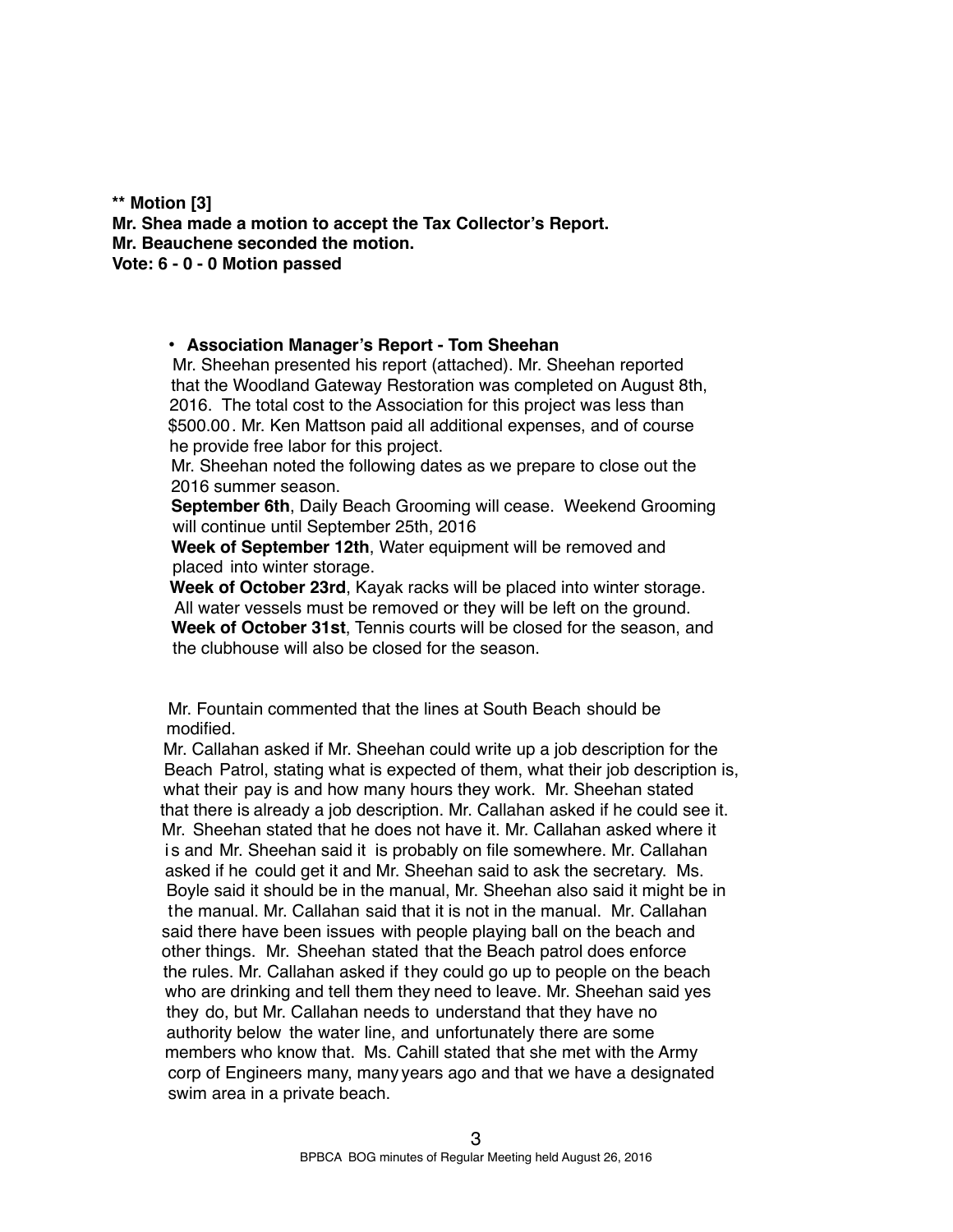Ms. Colangelo commented that she has gone up to people who break the rules and they tell her they don't care.

## **• Chair's Report - Kevin Callahan for Robin Murdock-Meggers**

Mr. Callahan stated there was nothing to report.

## **• Ex Officio to Zoning - Jim Pillion**

Mr. Pillion reported that the ruling on the pergola on Woodland should be coming up soon.

Mr. Pillion also reported that he was under the impression that two businesses were allowed in black Point but Zoning said there is only one business allowed.

• **Ex Officio to the Zoning Board of Appeals - Steve Beauchene**

Mr. Beauchene stated there was nothing to report.

## **4. New Business**

Mr. Sheehan asked if golf carts could be allowed to park in the Whitecap right -of way.

Mr. Sheehan also asked the Board if we could have surveys done for the Bellaire and Brightwater right of ways. Mr. Sheehan said Mr. David Coonrod could do A2 surveys on those two right -of- ways at a cost not to exceed \$1,250.00 per right- a -way. Mr. Fountain asked if the \$1250.00 per survey was the cost for all the right-of-ways. Mr. Sheehan said no each right-of-way is unique. There is a merestone at Bellaire. Mr. Sheehan also noted that he had received an e-mail from a small Italian Ice business that would like to sell Italian ice from a vending a truck in Black Point Beach. Mr. Sheehan asked if vending trucks are allowed into our association.

 Mr. Sheehan also noted that a new bench for the tennis/pickle court would cost \$1,300.00, that is the cost of the bench, shipping and installation. Ms. Colangelo asked if we needed the same quality as the benches on the right -of-ways. Mr. Fountain said not to drill into the tennis courts, as you would be taking off the rubber surface of the court. Mr. Fountain said put something else there.

## **\*\*Motion [4]**

## **Mr. Fountain made a motion starting next season for the Whitecap right-of-way to be designated as a parking area for registered golf carts. Ms. Cahill seconded the motion**

## **Discussion followed**

 Mr. Pillion stated that there are 2 houses with driveways in that right-of-way. He asked if lines would be painted. Ms. Cahill noted that it is also a walkway to the beach. Mr. Shea asked Mr. Sheehan if we have a parking problem. Mr. Sheehan said the only problem is with tags not capacity. Mr. Shea asked why are we looking for more parking. Mr. Sheehan said for convince and it could open up spaces at Nehantic and SeaBreeze. Mr. Fountain will check to see how many carts could be parked in the Whitecap right-ofa-way.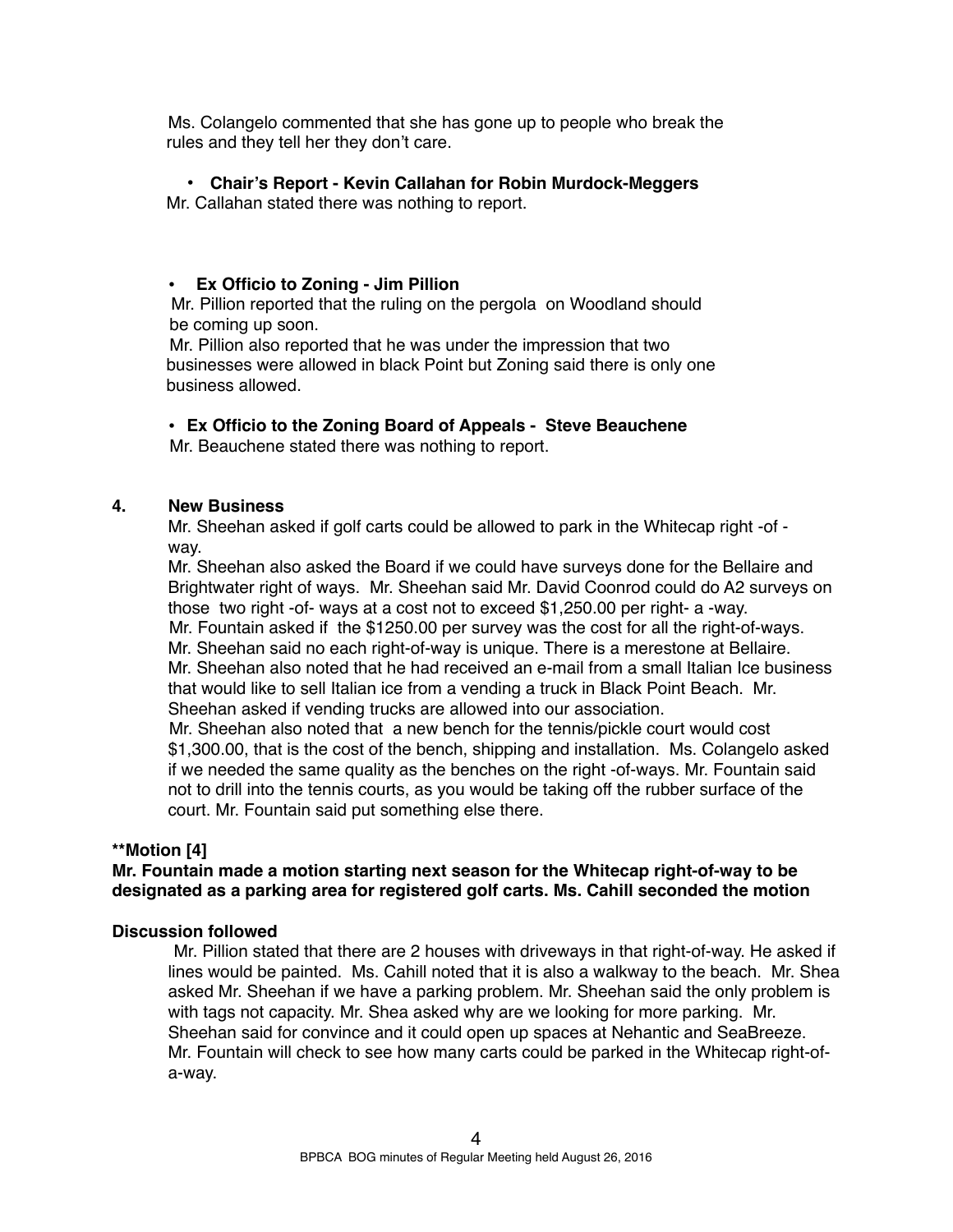### **Mr. Fountain rescinded his motion.**

Mr. Pillion asked Ms. Boyle if we have \$5,000.00 that could be put aside for surveys. Ms. Boyle said that we have \$35,000.00 in capital expenditures.

## **\*\* Motion [5]**

**Mr. Pillion made a motion to put \$5,000.00 aside from our capital expenditure fund to be used for surveying the Black Point right-of-ways with the board deciding which right-ofways to survey. Mr. Shea seconded the motion.**

#### **Discussion followed.**

Ms. Colangelo asked if the \$2,500.00 for the two right-of-ways that were discussed would come out of that \$5,000.00. Mr. Pillion said yes. Mr. Sheehan said there would be additional expenses marking off the right-of-way with chains. Ms. Cahill said we will have pins so do not have to mark off the right-of-ways with chains.

**Vote: 6 - 0 - 0. Motion passed**

#### **\*\* Motion [6]**

**Mr. Pillion made a motion to appropriate up to \$2,500.00 for the surveys on the right-ofways on Bellaire and Brightwater. Mr. Fountain seconded the motion.** 

Mr. Shea left at 7:37pm

**Discussion** 

Mr. Pillion suggested the Board of Governors send letters to the abutting homeowners as a courtesy in advance of having the surveys done.

## **Vote: 5 - 0 - 0. Motion passed**

Mr. Fountain had a visit from an irate father who complained about the quality of the mulch at the playground. Mr. Fountain said he went up to the playground and got a sample of that mulch and the mulch that is around the signs. He passed the samples around so the Board members could compare. The playground quality was not as good as the mulch around the sign.Mr. Fountain said the playground much was atrocious and it looked like it came out of a stump grinder. This parent also asked why the rec. program didn't have an assistant director. Ms. Cahill looked at the playground mulch and stated it was all sticks.

Mr. Fountain also reported that a person stopped him to comment about an unregistered truck and car. Mr. Fountain said that our rules say no unregistered motor vehicles allowed. He asked if it was enforceable, and said if we can't enforce the rules why do we have them. Mr. Sheehan said that abandoned vehicles and bushes are zoning issues. Mr. Fountain said that the Zoning commission said they are rules and not zoning issues. Mr. Fountain said that the hedges at intersections are a safety issue, he asked Mr. Sheehan if he knew who to contact in town. Mr. Sheehan said that Mr. Bill Shears is the assistant director of highway and maintenance. Mr. Pillion said that the Zoning Officer is responsible and if the member doesn't comply and it is a safety issue, then the zoning officer needs to contact Mr. Shears. Mr. Beauchene suggested having the East Lyme safety officer come here and drive through all the streets and see what he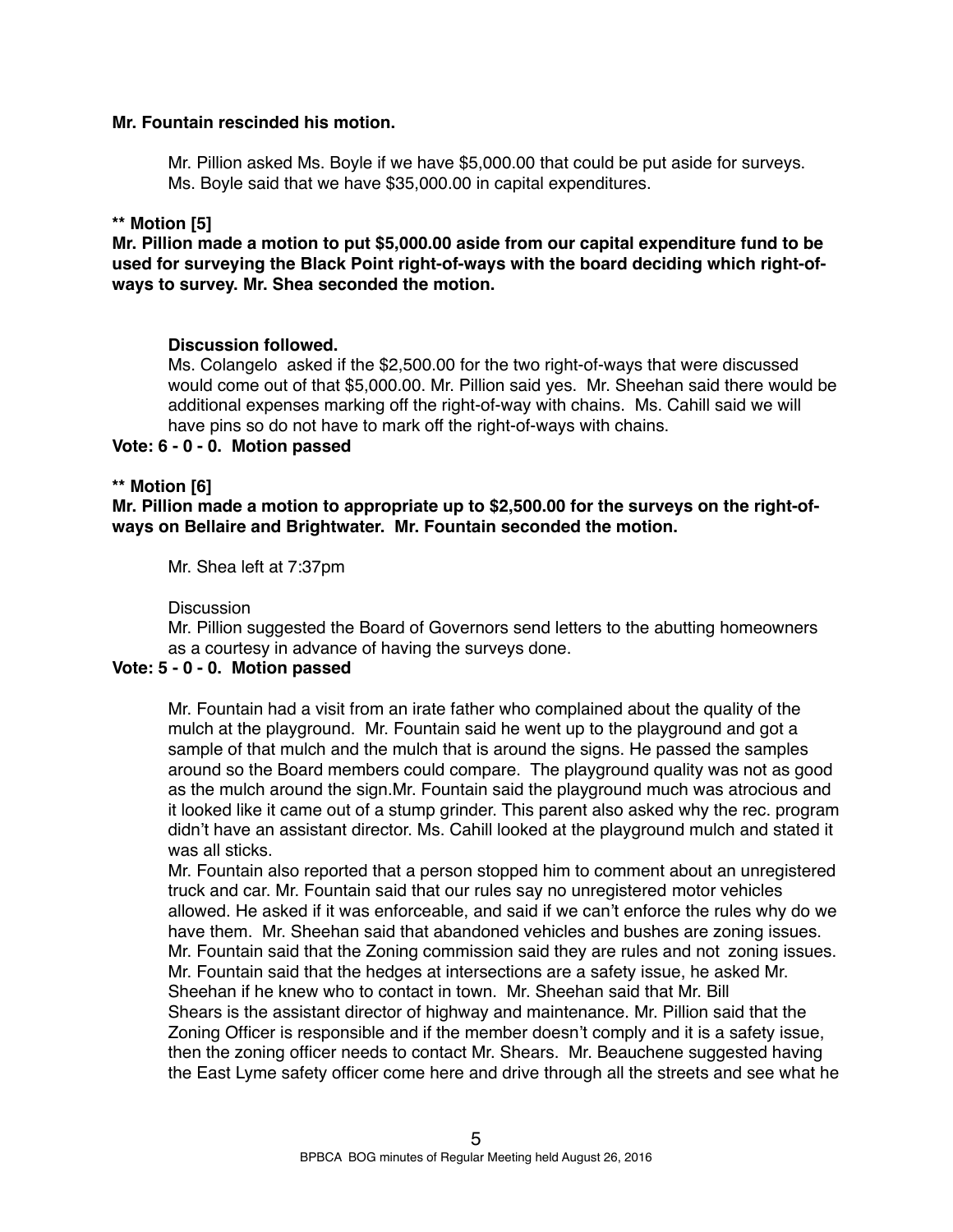thinks. Mr. Pillion suggested Mr. Fox and Mr. Murray ride around with Mr. Shears the safety officer.

Ms. Colangelo asked about pursuing the Italian Ice vendor. Mr. Callahan said they would look at the rules and guidelines for vendors.

Ms. Colangelo asked if at the Informational meeting next week if they could bring up to the members the perceived issue of compliance and rules and if there are any suggestions on community cooperation. Mr. Callahan said yes they could.

Mr. Fountain asked if they were going to pursue putting stickers on boats next year. Mr. Callahan stated that a motion had been made last month to get the stickers, but Mr. Fountain asked to have that motion rescinded. Mr. Fountain said he had the prices for the stickers, but needed to know how many to order. Ms. Colangelo said that the Kayak committee needed to state how many stickers were needed.

**5. Old Business**

No old business.

- **6. Communications** Made available (log attached)
- **7. BOG Response**  No Response
- 8. **Executive Session Not required.**

#### **9. Adjournment**

There being no further business before the Board, Mr. Callahan called for a motion to adjourn.

## **\*\* Motion [7]**

**Mr. Pillion made a motion to adjourn the BPBCA Board of Governors Regular Meeting of August 26, 2016p.m. at 8:02pm Mr. Beauchene seconded the motion. Vote: 5 - 0 - 0 Motion passed.**

**Respectfully submitted,**

**Maureen Lowney, Secretary**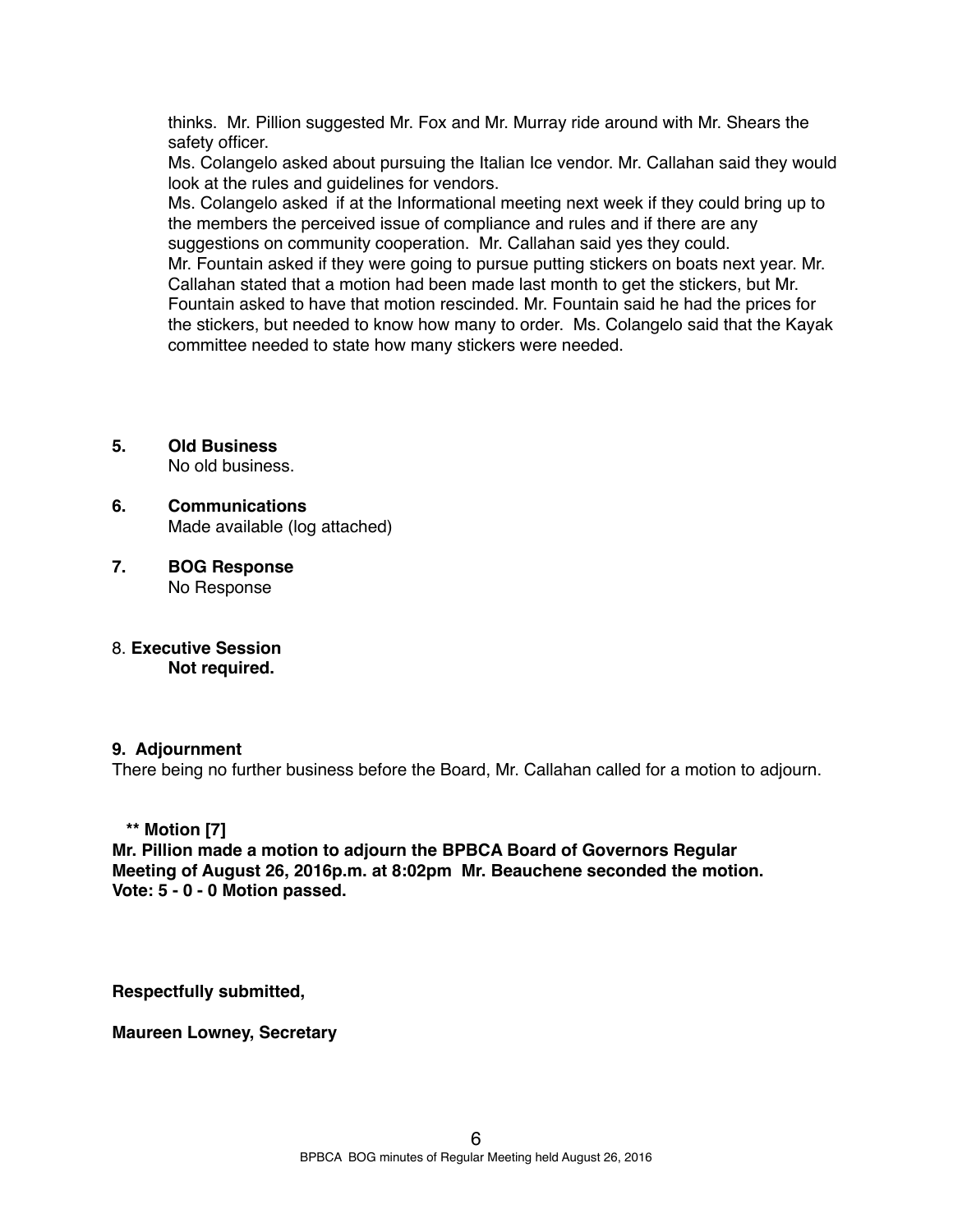# **Manager's Monthly Report**

## **August 26th, 2016**

- 1. The Woodland Gateway Restoration was completed on August 8th, 2016. The total cost to the Association for this project was less than \$500. Ken Mattson paid all additional expenses, and of course he provided free labor for this project. The suggestion of placing a BP sign on the wall has been dismissed for the following reasons: The estimated cost of a sign was in excess of \$800, and an informal public opinion poll felt a sign was not needed.
- 2. Additional dirt and new mulch has been placed in the swing set area of the playground.
- 3. We have installed another 150 feet of geese lines in the South Beach Swim area in an attempt to keep water vessels out of this area. Policing ourselves could go a long way in helping to alleviate this problem. Interestingly, most offenders of this beach rule are Black Point residents, not visitors or renters.
- 4. The Beach Patrol completed their summer of 2016 responsibilities on August 19th, with all 3 members leaving to start their college careers. A total of 582 work hours were logged by the beach patrol, with only 4 rain days.
- 5. Please Note the following dates as we prepare to close out the 2016 summer season:
	- **September 6th, Daily Beach Grooming will cease.** Weekend Grooming will continue until September 25th, 2016.
	- $\circ$  Week of September 12<sup>th</sup>, Water equipment will be removed and placed in winter storage.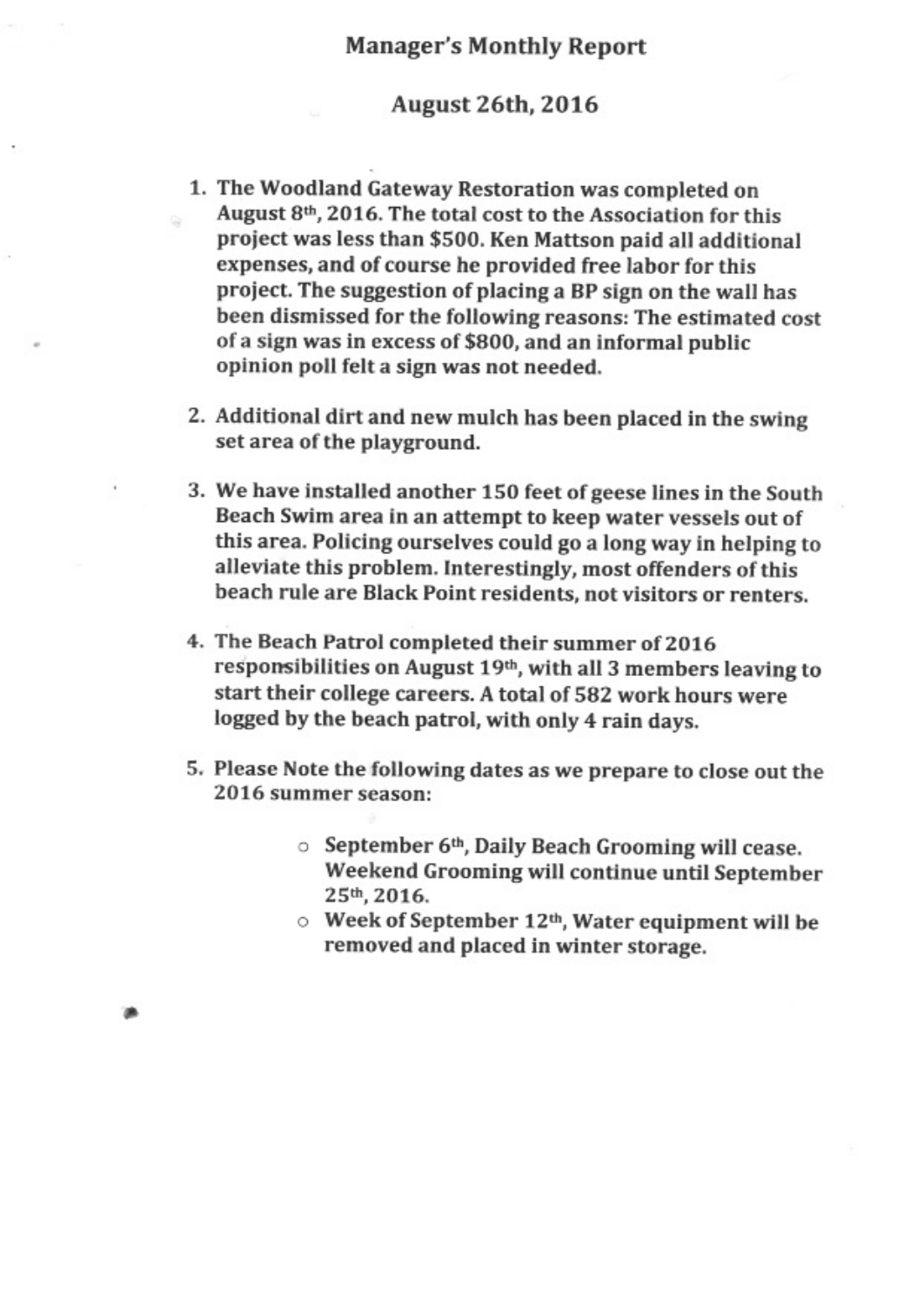- $\circ$  Week of October 23rd, Kayak racks will be placed into winter storage. All water vessels must be removed or they will be left on the ground.
- Week of October 31<sup>st</sup>, Tennis courts will be closed for the season, and the clubhouse will also be closed for the season.
- 6. Club House Rentals: One rental applied to the 2015 Budget, and 6 rentals will be applied to the 2016 budget.
- 7. I will discuss estimates for surveys of the Bellaire and Brightwater right of ways, as well as the potential costs of new benches for the tennis courts under New Business.
- 8. I need a decision from the Board regarding the dog issues and signage for the clubhouse grounds.

Tom Sheehan, **Association Manager**